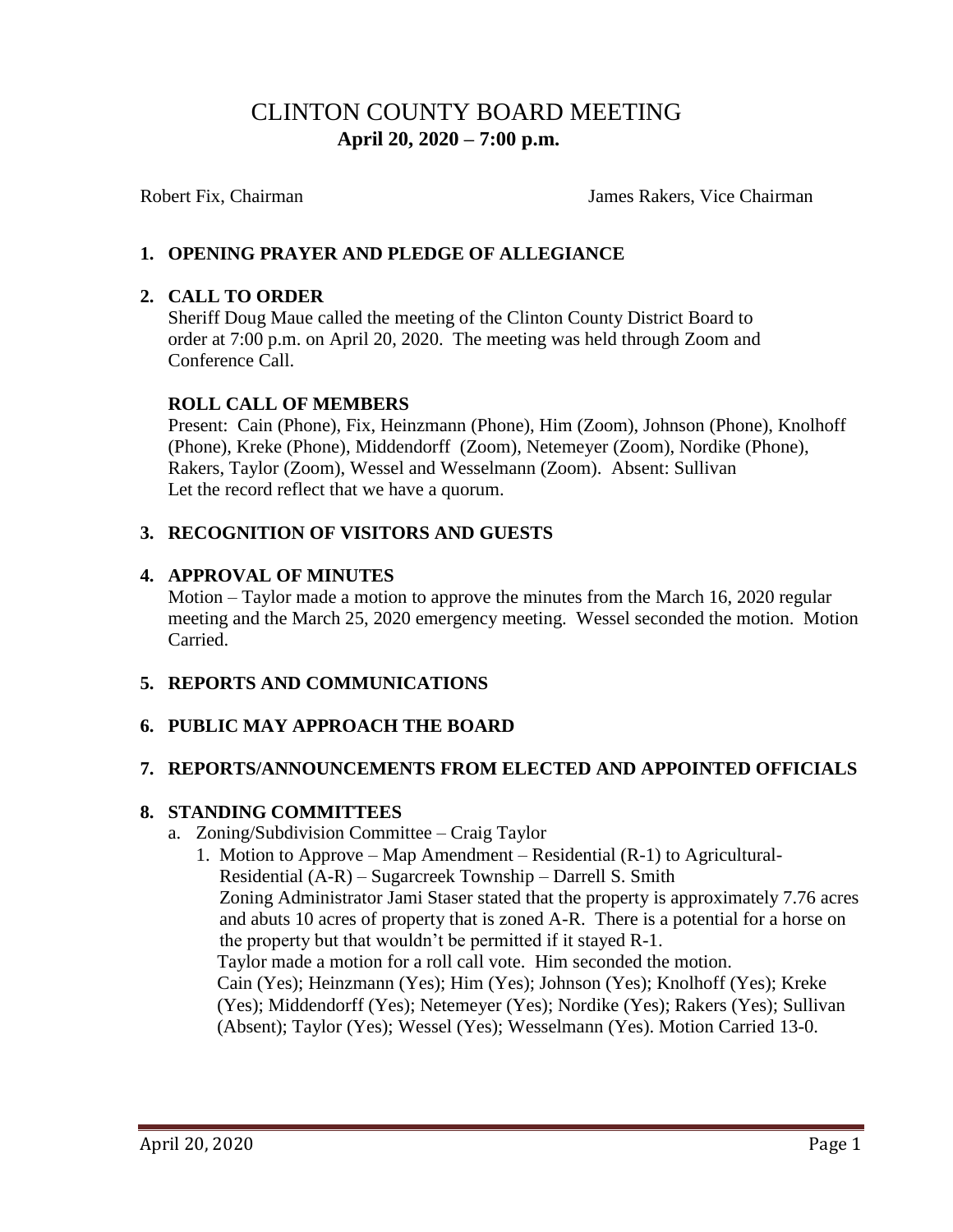- 2. Motion to Approve Final Plat Harrison Acres First Addition 1 Lot Subdivision St. Rose Township Staser stated that this is a family split. It is a 1.33 acre plot so their son can build next to them. Middendorff questioned if the township road commissioners are contacted regarding these subdivisions and the impact of increased traffic on the township roads. Staser stated that before any proposed subdivision is brought to the subdivision committee for approval she contacts the township road commissioner for their input on the matter. Heinzmann made a motion for a roll call vote. Him seconded the motion. Cain (Yes); Heinzmann (Yes); Him (Yes); Johnson (Yes); Knolhoff (Yes); Kreke (Yes); Middendorff (Yes); Netemeyer (Yes); Nordike (Yes); Rakers (Abstain); Sullivan (Absent); Taylor (Yes); Wessel (Yes); Wesselmann (Yes). Motion Carried
- b. Economic Development/Enterprise Zone Keith Nordike No Report.

Wesselmann told Nordike that she has been contacted by several businesses asking questions about the Downstate Small Business Stabilization Program through the Illinois Department of Commerce. These people told her that the county has to apply for these loans and send them out as grants to the small businesses. She wondered if Nordike had any information regarding this. Nordike did not; however, County Clerk Vicky Albers stated this requires a lengthy grant application process and it will probably go through the County Clerk's office if anyone wants to apply. There is quite a bit of paperwork for both the person applying and for the county. It would require a public hearing probably done through the County Board meeting. It also requires a publication in the paper. Anyone interested in applying should contact the clerk's office and they can help the person through the process.

c. Tourism Committee – Matt Cain No Report.

12-0.

- d. Environmental Concerns/Unincorporated/Solid Waste Nelson Heinzmann No Report.
- e. Assessment Committee Bryan Wessel
	- 1. Motion Approval to Adjourn Tax Year 2019 Board of Review Wessel made a motion for a roll call vote. Kreke seconded the motion. Cain (Yes); Heinzmann (Yes); Him (Yes); Johnson (Yes); Knolhoff (Yes); Kreke (Yes); Middendorff (Yes); Netemeyer (Yes); Nordike (Yes); Rakers (Yes); Sullivan (Absent); Taylor (Yes); Wessel (Yes); Wesselmann (Yes). Motion Carried 13-0.
- f. Insurance/ICIT Larry Johnson
	- 1. Motion Approval of Insurance Renewal Rates for 2020-2021 Johnson said the rates go into effect on May 1. The plan is unchanged from last year.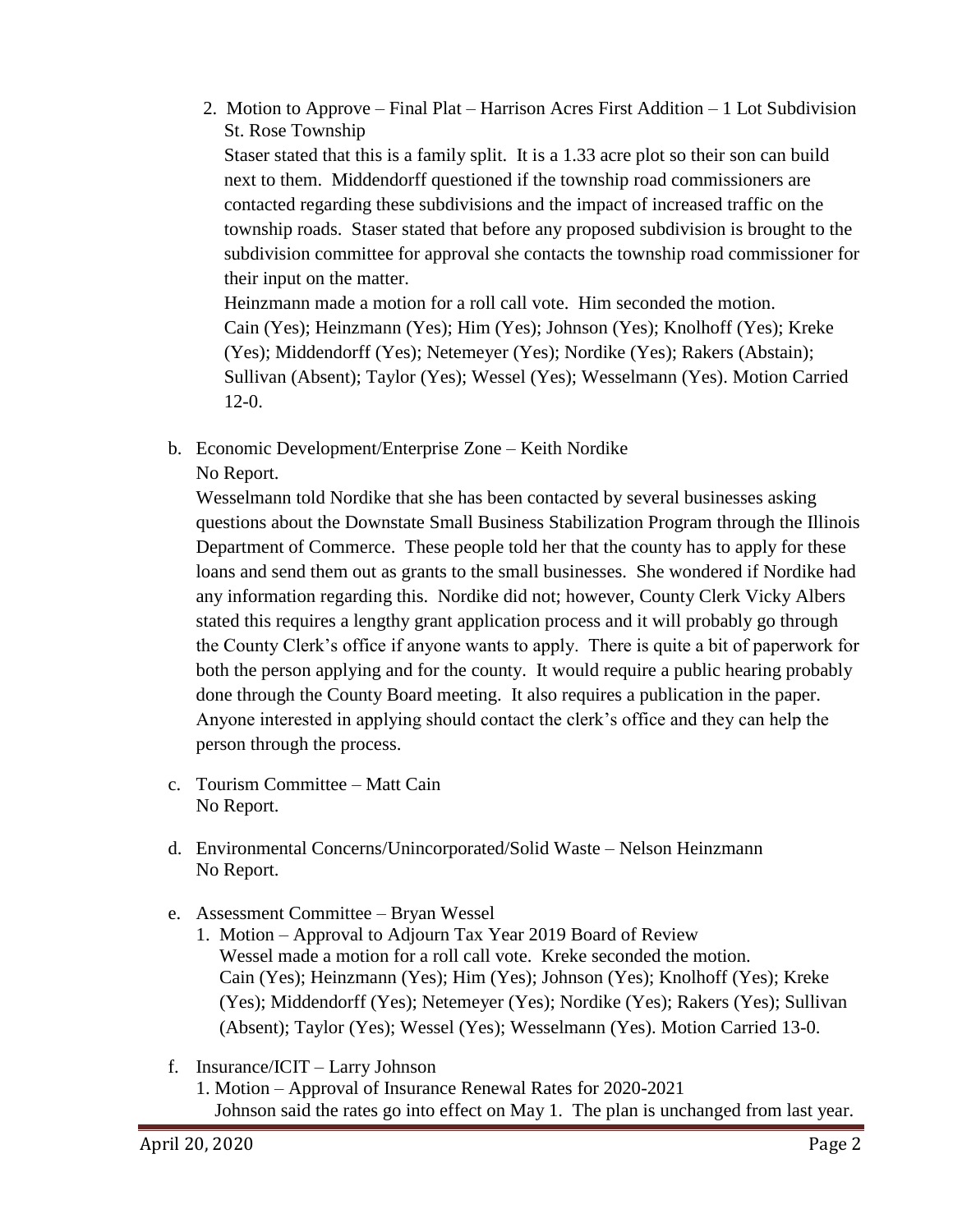The committee decided to leave the costs for the employees the same as last year. Johnson made a motion for a roll call vote. Knolhoff seconded the motion. Cain (Yes); Heinzmann (Yes); Him (Yes); Johnson (Yes); Knolhoff (Yes); Kreke (Yes); Middendorff (Yes); Netemeyer (Yes); Nordike (Yes); Rakers (Yes); Sullivan (Absent); Taylor (Yes); Wessel (Yes); Wesselmann (Yes). Motion Carried 13-0.

Johnson reported that the health insurance costs for the fourth month of the new fiscal year without reimbursements, were \$495,101.23, which is \$4,898.77 over budget or 1 percent under budget. With reimbursements, the costs were \$386,777.60, which is \$113,222.40 under budget or 22.6 percent under budget. The 025 Liability Fund has a balance of \$691,090.51 which is unchanged from last month. The 016 Worker's Compensation Fund has a balance of \$291,638.33 which is unchanged from last month.

- g. Facilities Committee Brad Knolhoff No Report.
- h. Animal Control/County Farm Committee Craig Taylor No Report.
- i. Education Committee Rafael Him No Report.
- j. Veterans Committee Bob Netemeyer No Report.
- k. Finance/Health/Revolving Loan Committee/General Services/Judiciary Jim Rakers
	- 1. Treasurer's Monthly Report Denise Trame Trame reported that the county received an oil check for \$18,452.82 and gaming collected for the month of March before the shutdown was \$3,620.76.
		- i. Motion Approval of Monthly Budget and Financial Report Rakers made a motion to approve the report. Wessel seconded the motion. Motion Carried.
		- ii. Motion Approval for the County Board Chairman and the County Clerk to Execute a Quick Claim Deed to Release the Security Interest of Markus Cabinets on the Following Parcels: 05-05-24-352-023 and 05-05-24-352-030. Trame said Markus Cabinets had a revolving loan fund with the county at one time and these properties were used as collateral. The loans were paid off in 2003; however, the security interest with the county was never removed. Taylor made a motion for a roll call vote. Rakers seconded the motion. Cain (Yes); Heinzmann (Yes); Him (Yes); Johnson (Yes); Knolhoff (Yes); Kreke (Yes); Middendorff (Yes); Netemeyer (Yes); Nordike (Yes); Rakers (Yes); Sullivan (Absent); Taylor (Yes); Wessel (Yes); Wesselmann (Yes). Motion Carried 13-0.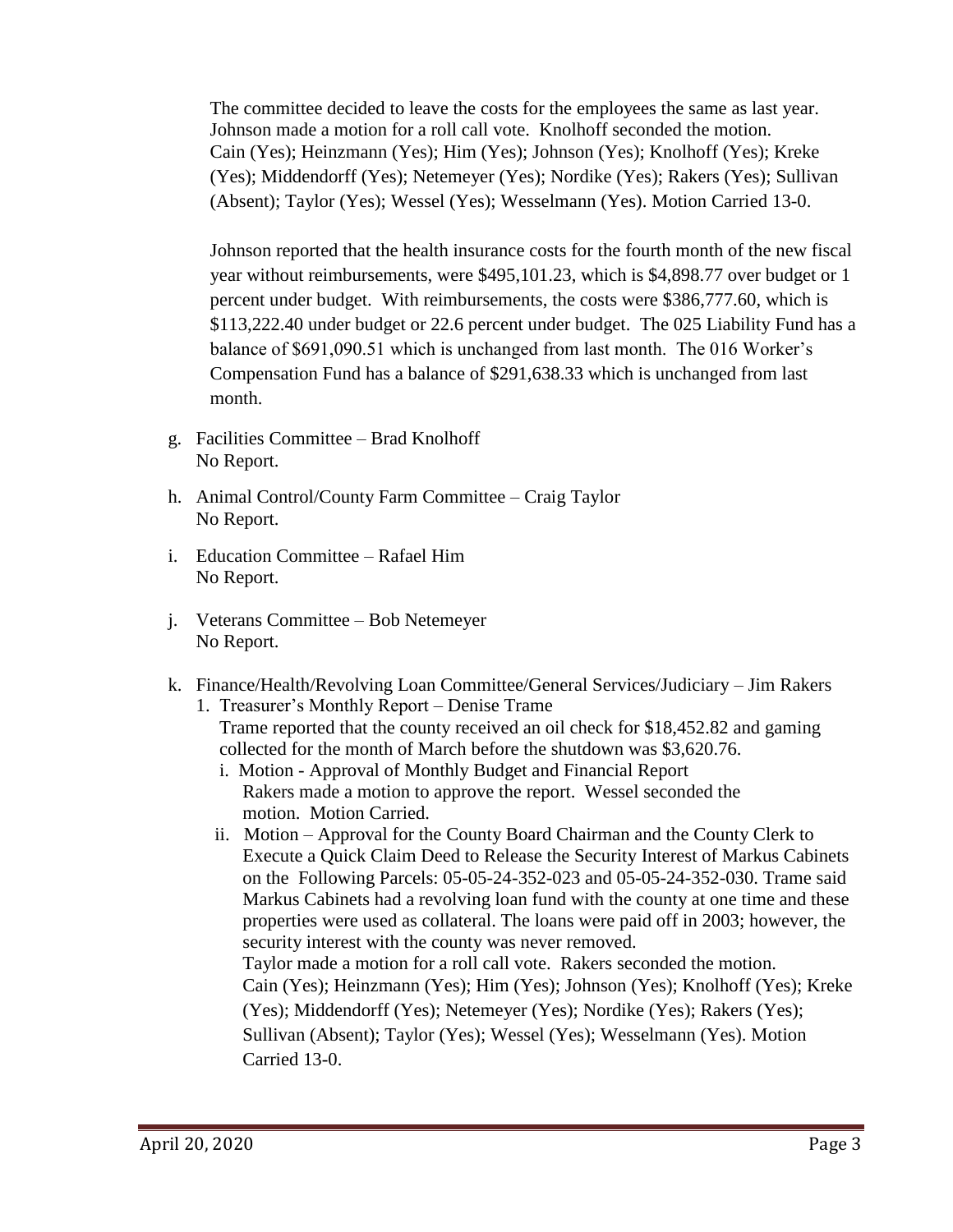- l. Law Enforcement/EMA/Welfare/Safety/Liquor Jim Sullivan No Report.
- m. Road and Bridge Committee Bryan Wessel
	- 1. Monthly County Engineer Report Dan Behrens Behrens reported that on March 27 the committee opened bids for oil through the MFT program for 2020 for township and county roadways. Mike Maedge Trucking of Highland was awarded the majority of the bids for the townships for spreading of oil with other bids going to Don Anderson Co. of Hoffman, JTC Petroleum of Maryville and General Contractors of Salem. Knolhoff asked if any of these bids could be reduced further due to the recent substantial decrease in oil prices. Behrens said that he is not sure; however, when this was bid, one of the bidders said they were offering the cheapest prices currently available.
		- i. Motion Award Low Bids for Material to be Purchased with Motor Fuel Tax Funds for the Townships.

 Knolhoff made a motion for a roll call vote. Him seconded the motion. Cain (Yes); Heinzmann (Yes); Him (Yes); Johnson (Yes); Knolhoff (Yes); Kreke (Yes); Middendorff (Yes); Netemeyer (Yes); Nordike (Yes); Rakers (Yes); Sullivan (Absent); Taylor (Yes); Wessel (Yes); Wesselmann (Yes). Motion Carried 13-0.

- ii. Motion Award Low Bids for Material (Road Oils & Hot Mix Asphalt) to be Purchased with Motor Fuel Tax Funds for the County Wessel made a motion for a roll call vote. Him seconded the motion. Cain (Yes); Heinzmann (Yes); Him (Yes); Johnson (Yes); Knolhoff (Yes); Kreke (Yes); Middendorff (Yes); Netemeyer (Yes); Nordike (Yes); Rakers (Yes); Sullivan (Absent); Taylor (Yes); Wessel (Yes); Wesselmann (Yes). Motion Carried 13-0.
- iii. Motion Resolution to Approve a Letter of Understanding with IDOT to Permit the State to Work in the County's Right of Way for the Replacement of the Guardrail at the Intersection of Route 50 and Diamond Springs Road Heinzmann made a motion for a roll call vote. Taylor seconded the motion. Cain (Yes); Heinzmann (Yes); Him (Yes); Johnson (Yes); Knolhoff (Yes); Kreke (Yes); Middendorff (Yes); Netemeyer (Yes); Nordike (Yes); Rakers (Yes); Sullivan (Absent); Taylor (Yes); Wessel (Yes); Wesselmann (Yes). Motion Carried 13-0.

Nordike asked Behrens if the installation of a culvert to resolve a long-standing water issue on Beckemeyer Road near Weber Trucking would be completed before the road is repaved. Behrens said that project should be completed.

Behrens also reported that IDOT intends to continue with the scheduled lettings and does not intend to cancel anything due to the COVID-19 pandemic, so the work on Beckemeyer-Bartelso Road is still set for a June bid letting.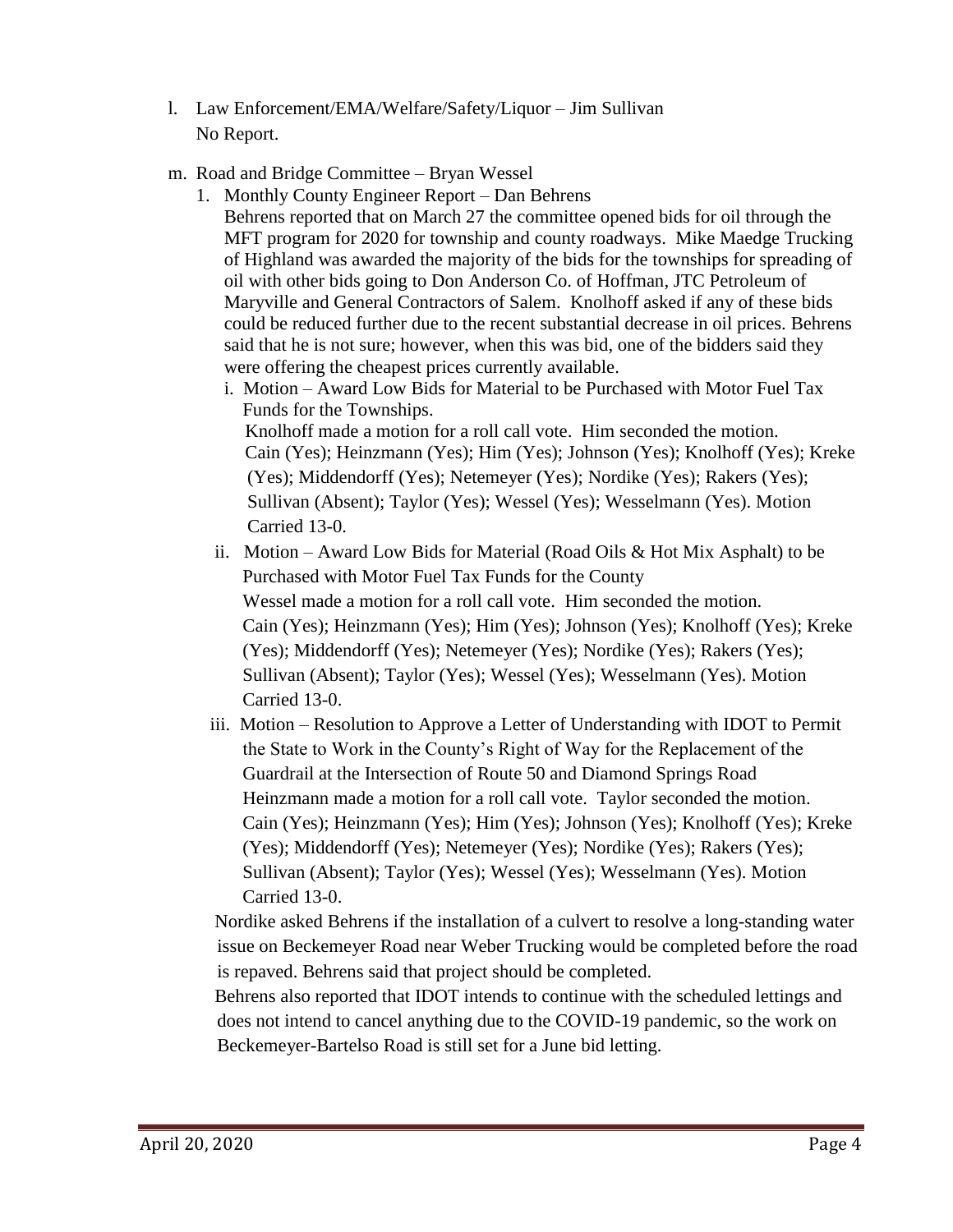- n. Personnel/Labor Committee Mike Kreke
	- 1. Kreke reported that the committee met April 1 and discussed the county's position on COVID -19 in regard to personnel and the operation of the county buildings.

# **10. SPECIAL COMMITTEES**

- a. 708 Mental Health Board/Area Agency on Aging Rafael Him No Report.
- b. County Health Rafael Him
	- 1. Motion to Approve Health Department Monthly Report Him made a motion to approve the report. Middendorff seconded the motion. Motion Carried.
- c. GIS Committee Craig Taylor No Report.
- d. 911 Committee Mike Kreke No Report.
- e. Technology Support Rafael Him No Report.
- f. UCCI Jim Sullivan No Report.

### **11. APPROVAL OF ACCOUNTS PAYABLE**

Him made a motion for a roll call vote for approval of accounts payable. Rakers seconded the motion.

 Cain (Yes); Heinzmann (Yes); Him (Yes); Johnson (Yes); Knolhoff (Yes); Kreke (No); Middendorff (No); Netemeyer (Abstain); Nordike (No); Rakers (Yes); Sullivan (Absent); Taylor (Yes); Wessel (Yes); Wesselmann (Yes). Motion Carried 9-3.

### **12. COMMUNICATIONS AND PETITIONS**

### **13. UNFINISHED BUSINESS**

a. Middendorff asked Fix if he intends to have a committee review the possible restructuring of the composition of the County Board. Fix said he would take the request under consideration.

### **14. MISCELLANEOUS BUSINESS**

- a. Motion Appointment Charles Rainey -Trustee– Keyesport Fire Protection District
- b. Motion Appointment Brian Krausz-Trustee New Memphis Sanitary District
- c. Motion Appointment Gail Schuermann Board of Review
- d. Motion Appointment Mark Pingsterhaus-Trustee Carlyle Fire Protection District Knolhoff made a motion to approve the four appointments. Wessel seconded the motion. Motion Carried.